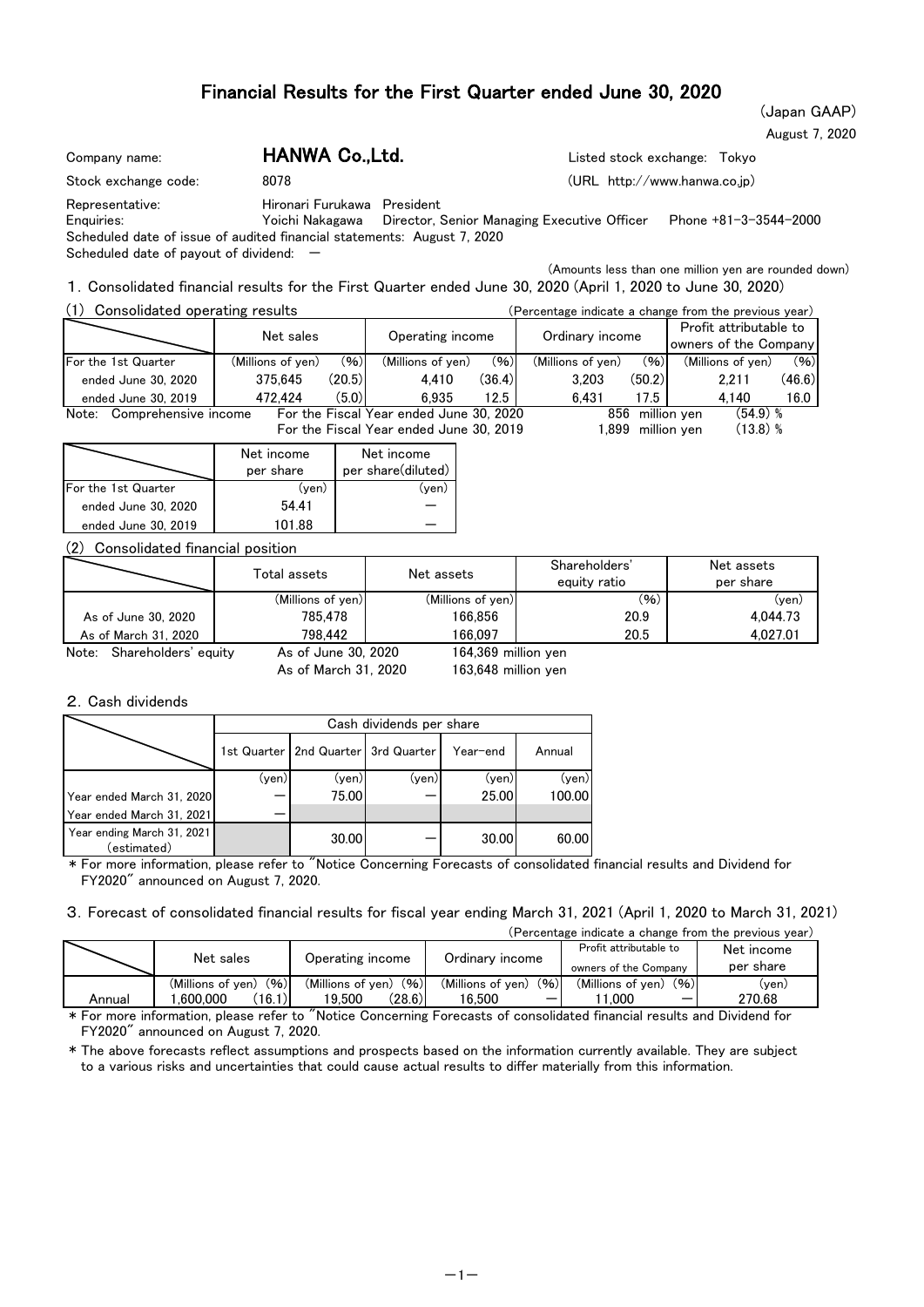#### Financial Results for the First Quarter ended June 30, 2020

# 《Consolidated Balance Sheets》

|                                                            | (Amounts less than one million yen are rounded down)<br>Millions of ven |                     |
|------------------------------------------------------------|-------------------------------------------------------------------------|---------------------|
|                                                            | March 31, 2020                                                          | June 30, 2020       |
| <b>Assets</b>                                              |                                                                         |                     |
| <b>Current assets:</b>                                     |                                                                         |                     |
| Cash and deposits                                          | 67,256                                                                  | 93,083              |
| Trade notes and accounts receivable                        | 341,559                                                                 | 300,795             |
| Electronically recorded monetary claims                    | 21,281                                                                  | 27,013              |
| Securities                                                 | 1,167                                                                   | 1,155               |
| Inventories                                                | 127,460                                                                 | 124,124             |
| Other                                                      | 69,949                                                                  | 69,040              |
| Allowance for doubtful receivables<br>Total current assets | (1,046)<br>627,629                                                      | (1, 378)<br>613,835 |
|                                                            |                                                                         |                     |
| <b>Fixed assets:</b><br>Property and equipment;            |                                                                         |                     |
| Land                                                       | 34,165                                                                  | 33,741              |
| Others                                                     | 40,997                                                                  | 40,233              |
| Total property and equipment                               | 75,162                                                                  | 73,974              |
| Intangible assets                                          | 6,331                                                                   | 6,708               |
| Investments and other assets;                              |                                                                         |                     |
| Investment securities                                      | 56,892                                                                  | 59,754              |
| Others                                                     | 33,496                                                                  | 32,004              |
| Allowance for doubtful receivables                         | (1,070)                                                                 | (798)               |
| Total investments and other assets                         | 89,318                                                                  | 90,960              |
| Total fixed assets                                         | 170,812                                                                 | 171,642             |
| Total assets                                               | 798,442                                                                 | 785,478             |
|                                                            |                                                                         |                     |
| <b>Liabilities and Net Assets</b>                          |                                                                         |                     |
| <b>Current liabilities;</b>                                |                                                                         |                     |
| Trade notes and accounts payable                           | 202,671                                                                 | 186,165             |
| Electronically record obligations                          | 19,146                                                                  | 18,758              |
| Short-term loans payable                                   | 67,177                                                                  | 66,542              |
| Current portion of bonds payable                           | 10,021                                                                  | 10,021              |
| Income taxes payable                                       | 2,466                                                                   | 2,007               |
| Accrued bonuses<br>Provision for product warranties        | 2,774<br>481                                                            | 1,769<br>452        |
| Others                                                     | 59,913                                                                  | 64,357              |
| Total current liabilities                                  | 364,653                                                                 | 350,074             |
|                                                            |                                                                         |                     |
| Long-term liabilities;                                     |                                                                         |                     |
| Bonds payable                                              | 40,013                                                                  | 40,013              |
| Long-term loans payable                                    | 212,372                                                                 | 212,415             |
| Retirement benefits liabilities                            | 6,162                                                                   | 6,232               |
| Others                                                     | 9,142                                                                   | 9,886               |
| Total long-term liabilities                                | 267,691                                                                 | 268,547             |
| <b>Total liabilities</b>                                   | 632,344                                                                 | 618,622             |
| Net assets;                                                |                                                                         |                     |
| Shareholders' equity;                                      |                                                                         |                     |
| Common stock                                               | 45,651                                                                  | 45,651              |
| Retained earnings                                          | 119,475                                                                 | 121,740             |
| Treasury stock                                             | (3,728)                                                                 | (3,728)             |
| Total shareholders' equity                                 | 161,398                                                                 | 163,663             |
| Accumulated other comprehensive income                     |                                                                         |                     |
| Net unrealized holding gains on securities                 | 6,042                                                                   | 7,573               |
| Deferred hedge profit and loss                             | 745                                                                     | 168                 |
| Land revaluation difference                                | 3,277                                                                   | 3,191               |
| Foreign currency translation adjustments                   | (2, 434)                                                                | (5,010)             |
| Remeasurements of defined benefit plans                    | (5, 380)                                                                | (5,217)             |
| Total accumulated other comprehensive income               | 2,250                                                                   | 706                 |
| <b>Minority interests</b>                                  | 2,448                                                                   | 2,486               |
| Total net assets                                           | 166,097<br>798,442                                                      | 166,856<br>785,478  |
| Total liabilities and net assets                           |                                                                         |                     |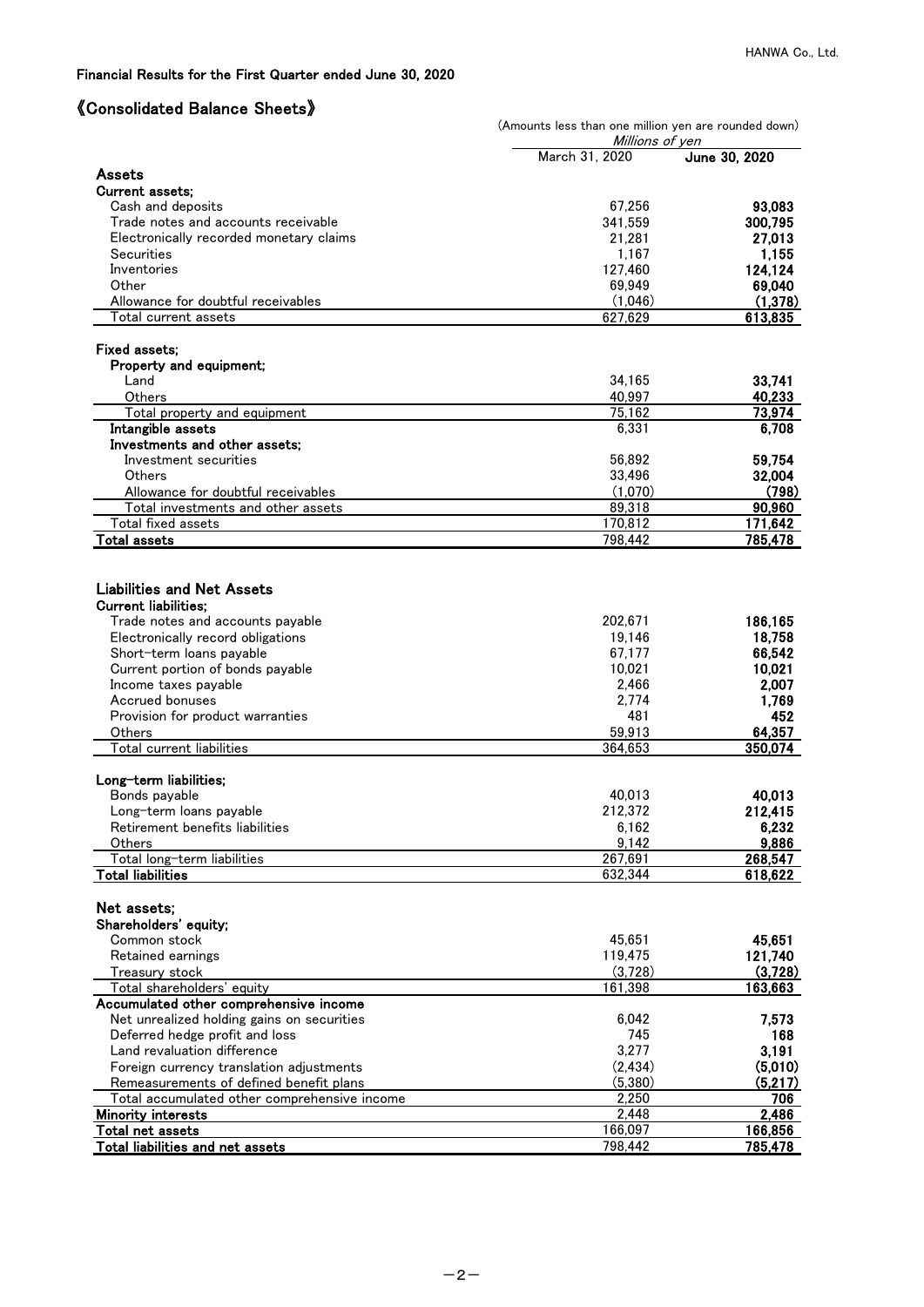## 《Consolidated Statements of Income and Comprehensive Income》

(Amounts less than one million yen are rounded down)

|                                                                                                                                                                                                                                                                                                                                                                                                                                                                                                                                                                                                                                                                                                                                                                                                                                                                                                                                                        | Millions of yen |                  |
|--------------------------------------------------------------------------------------------------------------------------------------------------------------------------------------------------------------------------------------------------------------------------------------------------------------------------------------------------------------------------------------------------------------------------------------------------------------------------------------------------------------------------------------------------------------------------------------------------------------------------------------------------------------------------------------------------------------------------------------------------------------------------------------------------------------------------------------------------------------------------------------------------------------------------------------------------------|-----------------|------------------|
|                                                                                                                                                                                                                                                                                                                                                                                                                                                                                                                                                                                                                                                                                                                                                                                                                                                                                                                                                        | Year ended      | Year ended       |
|                                                                                                                                                                                                                                                                                                                                                                                                                                                                                                                                                                                                                                                                                                                                                                                                                                                                                                                                                        | June 30, 2019   | June 30, 2020    |
| Net sales<br>Selling, general and administrative expenses<br>Operating income<br>Interest income<br>Dividend income<br>Equity in earnings of affiliates<br>Others<br>Total other income<br>Interest expenses<br>Foreign exchange loss<br>Others<br>Total other expenses<br>Extraordinary income;<br>Gain on sales of property and equipment<br>Total extraordinary income<br><b>Extraordinary loss;</b><br>Loss on devaluation of investment securities<br>Total extraordinary loss<br>Income before income taxes and minority interest<br>Income taxes<br>Net income attributable to<br>Owners of parent<br>non-controlling interests<br><b>Other Comprehensive Income</b><br>Valuation difference on available-for-sale securities<br>Deferred hedges profit and loss<br>Foreign currency translation adjustments<br>Remeasurements of defined benefit plans<br>Share of other comprehensive income of entities accounted for<br>using equity method | 472,424         | 375,645          |
| Cost of sales                                                                                                                                                                                                                                                                                                                                                                                                                                                                                                                                                                                                                                                                                                                                                                                                                                                                                                                                          | 452,479         | 359,250          |
| <b>Gross profit</b>                                                                                                                                                                                                                                                                                                                                                                                                                                                                                                                                                                                                                                                                                                                                                                                                                                                                                                                                    | 19,945          | 16,394           |
|                                                                                                                                                                                                                                                                                                                                                                                                                                                                                                                                                                                                                                                                                                                                                                                                                                                                                                                                                        | 13,010          |                  |
|                                                                                                                                                                                                                                                                                                                                                                                                                                                                                                                                                                                                                                                                                                                                                                                                                                                                                                                                                        | 6,935           | 11,983<br>4,410  |
|                                                                                                                                                                                                                                                                                                                                                                                                                                                                                                                                                                                                                                                                                                                                                                                                                                                                                                                                                        |                 |                  |
| Other income;                                                                                                                                                                                                                                                                                                                                                                                                                                                                                                                                                                                                                                                                                                                                                                                                                                                                                                                                          |                 |                  |
|                                                                                                                                                                                                                                                                                                                                                                                                                                                                                                                                                                                                                                                                                                                                                                                                                                                                                                                                                        | 521             | 715              |
|                                                                                                                                                                                                                                                                                                                                                                                                                                                                                                                                                                                                                                                                                                                                                                                                                                                                                                                                                        | 1,069           | 1,152            |
|                                                                                                                                                                                                                                                                                                                                                                                                                                                                                                                                                                                                                                                                                                                                                                                                                                                                                                                                                        | 24              | 238              |
|                                                                                                                                                                                                                                                                                                                                                                                                                                                                                                                                                                                                                                                                                                                                                                                                                                                                                                                                                        | 328             | 285              |
|                                                                                                                                                                                                                                                                                                                                                                                                                                                                                                                                                                                                                                                                                                                                                                                                                                                                                                                                                        | 1.943           | 2,392            |
| Other expenses;                                                                                                                                                                                                                                                                                                                                                                                                                                                                                                                                                                                                                                                                                                                                                                                                                                                                                                                                        |                 |                  |
|                                                                                                                                                                                                                                                                                                                                                                                                                                                                                                                                                                                                                                                                                                                                                                                                                                                                                                                                                        | 1,476           | 1,000            |
|                                                                                                                                                                                                                                                                                                                                                                                                                                                                                                                                                                                                                                                                                                                                                                                                                                                                                                                                                        | 610             | 2,177            |
|                                                                                                                                                                                                                                                                                                                                                                                                                                                                                                                                                                                                                                                                                                                                                                                                                                                                                                                                                        | 359             | 421              |
|                                                                                                                                                                                                                                                                                                                                                                                                                                                                                                                                                                                                                                                                                                                                                                                                                                                                                                                                                        | 2,446           | 3,599            |
| Ordinary income                                                                                                                                                                                                                                                                                                                                                                                                                                                                                                                                                                                                                                                                                                                                                                                                                                                                                                                                        | 6,431           | 3,203            |
|                                                                                                                                                                                                                                                                                                                                                                                                                                                                                                                                                                                                                                                                                                                                                                                                                                                                                                                                                        |                 |                  |
|                                                                                                                                                                                                                                                                                                                                                                                                                                                                                                                                                                                                                                                                                                                                                                                                                                                                                                                                                        | 162             | 574              |
|                                                                                                                                                                                                                                                                                                                                                                                                                                                                                                                                                                                                                                                                                                                                                                                                                                                                                                                                                        | 162             | $\overline{574}$ |
|                                                                                                                                                                                                                                                                                                                                                                                                                                                                                                                                                                                                                                                                                                                                                                                                                                                                                                                                                        |                 |                  |
|                                                                                                                                                                                                                                                                                                                                                                                                                                                                                                                                                                                                                                                                                                                                                                                                                                                                                                                                                        | 334             |                  |
|                                                                                                                                                                                                                                                                                                                                                                                                                                                                                                                                                                                                                                                                                                                                                                                                                                                                                                                                                        | 334             |                  |
|                                                                                                                                                                                                                                                                                                                                                                                                                                                                                                                                                                                                                                                                                                                                                                                                                                                                                                                                                        | 6,260           | 3,778            |
|                                                                                                                                                                                                                                                                                                                                                                                                                                                                                                                                                                                                                                                                                                                                                                                                                                                                                                                                                        | 2,141           | 1,577            |
| Net income                                                                                                                                                                                                                                                                                                                                                                                                                                                                                                                                                                                                                                                                                                                                                                                                                                                                                                                                             | 4.119           | 2,200            |
|                                                                                                                                                                                                                                                                                                                                                                                                                                                                                                                                                                                                                                                                                                                                                                                                                                                                                                                                                        |                 |                  |
|                                                                                                                                                                                                                                                                                                                                                                                                                                                                                                                                                                                                                                                                                                                                                                                                                                                                                                                                                        | 4,140           | 2,211            |
|                                                                                                                                                                                                                                                                                                                                                                                                                                                                                                                                                                                                                                                                                                                                                                                                                                                                                                                                                        | (21)            | (10)             |
|                                                                                                                                                                                                                                                                                                                                                                                                                                                                                                                                                                                                                                                                                                                                                                                                                                                                                                                                                        |                 |                  |
|                                                                                                                                                                                                                                                                                                                                                                                                                                                                                                                                                                                                                                                                                                                                                                                                                                                                                                                                                        | (1,313)         | 1,532            |
|                                                                                                                                                                                                                                                                                                                                                                                                                                                                                                                                                                                                                                                                                                                                                                                                                                                                                                                                                        | 1               | (577)            |
|                                                                                                                                                                                                                                                                                                                                                                                                                                                                                                                                                                                                                                                                                                                                                                                                                                                                                                                                                        | (859)           | (2, 247)         |
|                                                                                                                                                                                                                                                                                                                                                                                                                                                                                                                                                                                                                                                                                                                                                                                                                                                                                                                                                        | 178             |                  |
|                                                                                                                                                                                                                                                                                                                                                                                                                                                                                                                                                                                                                                                                                                                                                                                                                                                                                                                                                        |                 | 197              |
|                                                                                                                                                                                                                                                                                                                                                                                                                                                                                                                                                                                                                                                                                                                                                                                                                                                                                                                                                        | (227)           | (249)            |
| Total other comprehensive Income                                                                                                                                                                                                                                                                                                                                                                                                                                                                                                                                                                                                                                                                                                                                                                                                                                                                                                                       | (2, 219)        | (1, 343)         |
| <b>Comprehensive Income</b>                                                                                                                                                                                                                                                                                                                                                                                                                                                                                                                                                                                                                                                                                                                                                                                                                                                                                                                            | 1,899           | 856              |
| Comprehensive income attributable to;                                                                                                                                                                                                                                                                                                                                                                                                                                                                                                                                                                                                                                                                                                                                                                                                                                                                                                                  |                 |                  |
| Owners of the parent                                                                                                                                                                                                                                                                                                                                                                                                                                                                                                                                                                                                                                                                                                                                                                                                                                                                                                                                   | 1,977           | 1,021            |
| non-controlling interests                                                                                                                                                                                                                                                                                                                                                                                                                                                                                                                                                                                                                                                                                                                                                                                                                                                                                                                              | (78)            | (164)            |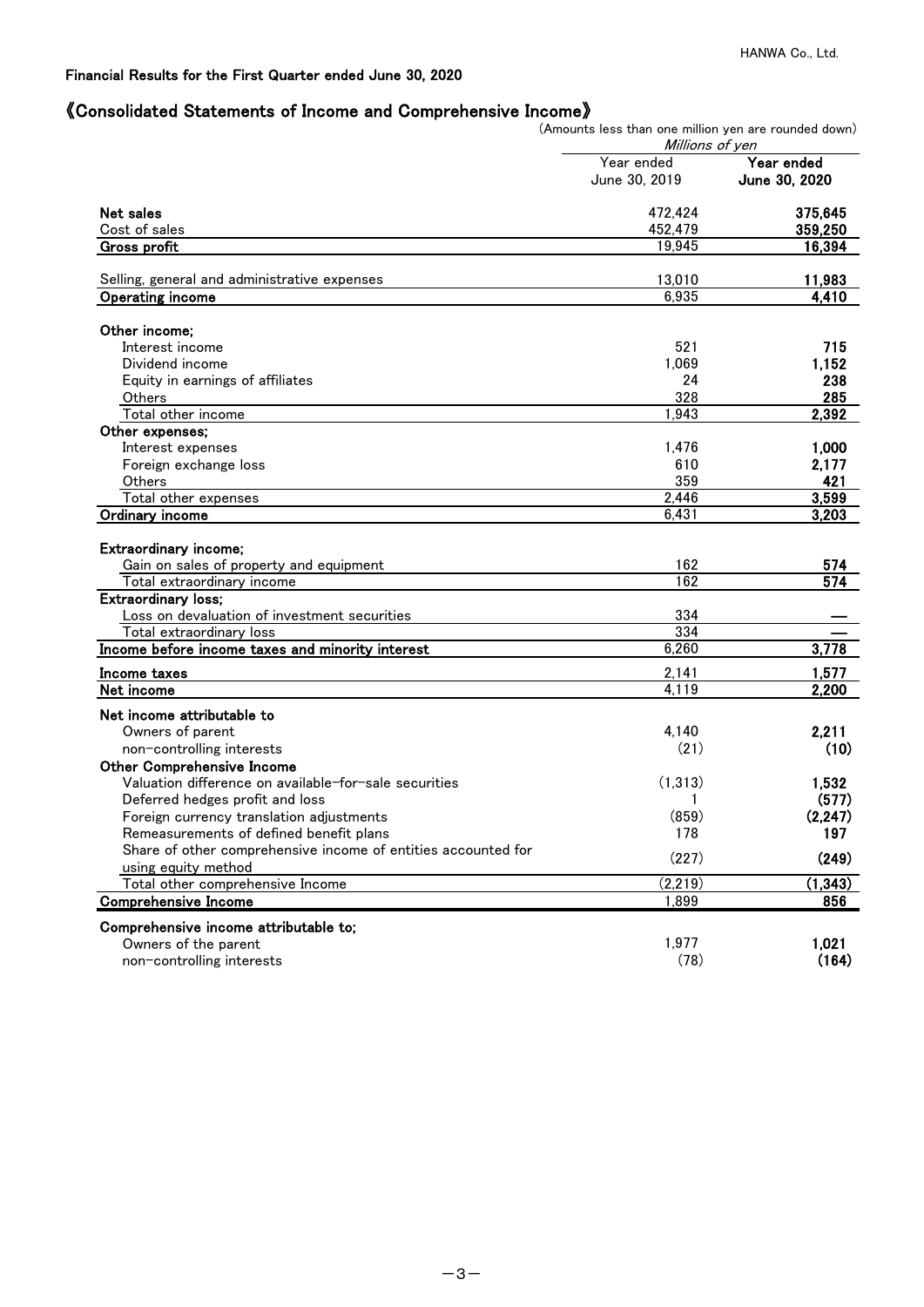(Amounts less than one million yen are rounded down)

#### Financial Results for the First Quarter ended June 30, 2020

### 《Segment information》

Segment information by business category for the 1st Quarter ended June 30, 2019 and 2020, is as follows:

| 1st Quarter ended June 30, 2019 |  |  |
|---------------------------------|--|--|

| 1st Quarter ended June 30, 2019 |         |                  |                    |                    |                                 |                                   |                 |        |         |            | Millions of yen    |
|---------------------------------|---------|------------------|--------------------|--------------------|---------------------------------|-----------------------------------|-----------------|--------|---------|------------|--------------------|
|                                 |         |                  |                    | Reportable segment |                                 |                                   |                 |        |         |            |                    |
|                                 | Steel   | Primary<br>Metal | Metal<br>Recycling | Foods              | Energy<br>& Living<br>Materials | Overseas<br>sales<br>subsidiaries | $Sub-$<br>total | Other  | Total   | Adiustment | Consoli-l<br>dated |
| Net sales                       |         |                  |                    |                    |                                 |                                   |                 |        |         |            |                    |
| Customers                       | 238,686 | 59.292           | 21.118             | 26.392             | 48,027                          | 58,299                            | 451,816         | 20,608 | 472.424 |            | 472,424            |
| Inter-segment                   | 2.504   | .021             | 381                | 312                | .643                            | 10.078                            | 15.941          | 649    | 16.591  | (16,591)   |                    |
| Total                           | 241.191 | 60.313           | 21,499             | 26.704             | 49.670                          | 68.377                            | 467.758         | 21,258 | 489,016 |            | (16,591)  472,424  |
| Segment income(loss)            | 3,979   | ,567             | 998                | 225                | 700                             | 165                               | 7,637           | 242    | 880.'   | (1, 448)   | 6,431              |

#### **1st Quarter ended June 30, 2020** and the second second term of yen and the second of yen and the *Millions of yen*

|                      |         |                  |                    | Reportable segment |                                 |                                   |                 |        |         |            |                    |
|----------------------|---------|------------------|--------------------|--------------------|---------------------------------|-----------------------------------|-----------------|--------|---------|------------|--------------------|
|                      | Steel   | Primary<br>Metal | Metal<br>Recycling | Foods              | Energy<br>& Living<br>Materials | Overseas<br>sales<br>subsidiaries | $Sub-$<br>total | Other  | Total   | Adjustment | Consoli-<br>dated  |
| Net sales            |         |                  |                    |                    |                                 |                                   |                 |        |         |            |                    |
| Customers            | 199.176 | 46.247           | 7.261              | 22.930             | 37,209                          | 33.904                            | 356,730         | 18.915 | 375.645 |            | 375,645            |
| Inter–segment        | 2.312   | 676              | 423                | 16                 | .630                            | 7.565                             | 12.625          | 902    | 13.528  | (13,528)   |                    |
| Total                | 201.489 | 46.923           | 7,684              | 22.946             | 38,840                          | 41,470                            | 369,355         | 19,817 | 389,173 |            | $(13,528)$ 375,645 |
| Segment income(loss) | .660    | 294, ا           | (369)              | 166                | .679                            | 392                               | 4.824           | (118)  | 4,705   | ,502)      | 3,203              |

Notes:

1. "Other" comprises businesses that are not included in reportable segments, such as lumber section and machinery section.

2. Adjustments for segment income include inter-segment elimination and Group costs that have not been distributed to reportable segments. These group costs consist mainly of expenses of administrative departments.

3. Segment income or loss is adjusted between ordinary income on the consolidated statements of income and comprehensive income.

4. Since the 1st Quarter of the fiscal year, Company reviewed the name of segment in order to express more appropriately the business, and changed the reportable segments from "Petroleum & chemicals" to "Energy & Living Materials". The change was only name change, and segment information had no effect from the change.

Segment information for the 1st Quarter of the previous fiscal year has been mentioned after name change.